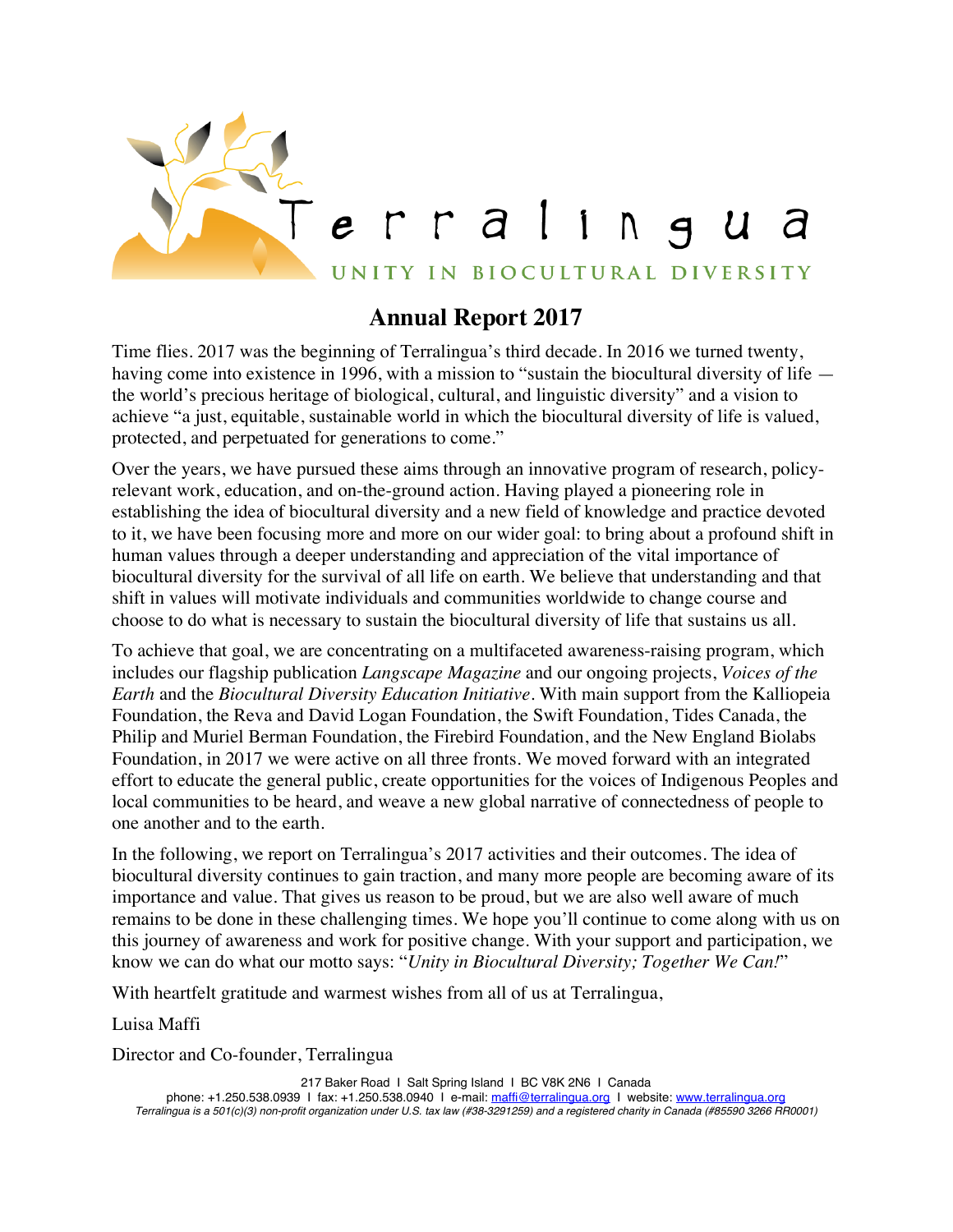## **Project Update**

*Biocultural Diversity Education Initiative* **(BCDEI)** (http://terralingua.org/our-work/bcdeducation/). The BCDEI aims to develop innovative educational curriculum on biocultural diversity for high schools. With support from the Philip and Muriel Berman Foundation, we have been working on a set of core lessons and case studies. The core lessons, which we expect to complete in 2018, will introduce the concept of biocultural diversity; its three manifestations (biodiversity, cultural diversity, linguistic diversity) and their interdependence; why biocultural diversity matters for people and the planet; why we are experiencing a "biocultural diversity extinction crisis"; and what we can and should do to stop the crisis and ensure that diversity in nature and culture continues to flourish.

The first two case studies, which we have already completed, focus on the Andamanese People in the Andaman Islands (Indian Ocean) and on the Xhosa People in South Africa. The Xhosa case study is complemented by the video "Inkcubeko Nendalo (Culture and Nature)", which was made in 2013 by Xhosa students as part of our *Voices of the Earth* project, with funding from Lush Charity Pot (see https://vimeo.com/terralingua). For additional case studies, we plan to draw from our other *Voices of the Earth* activities as well as from some of the on-the-ground projects from all over the world featured in the pages of *Langscape Magazine*. Prior to making the materials available online for teachers and students everywhere, we intend to work with a few selected schools in the US and Canada to fine-tune our materials and test students' and teachers' receptivity to a biocultural approach to education.

*Voices of the Earth* **(VOE)** (http://terralingua.org/our-work/voices-of-the-earth/). The VOE project saw exciting developments in 2017, following up on activities we carried out in 2016 with the Saanich and Tsilhqot'in First Nations of British Columbia (BC), with whom we have worked since 2010. In collaboration with The Cultural Conservancy and with funding from the Swift Foundation and Tides Canada, in 2016 we had organized a video training workshop for youth from both First Nations, with a focus on filmmaking skills relevant to documentation and revitalization of oral traditions and ancestral knowledge.

Youth from both communities showed great appreciation for this experience and were keen to apply their newly acquired video skills to their own projects. The Saanich went on to focus on creating short language immersion videos relevant to their school's language revitalization programs. The Tsilhqot'in decided to focus on their ancestral philosophy for caring for the land. In early 2017, they shot a short film titled *Long Jim*, which is in part a documentary, in part a reenactment of the life of a highly knowledgeable and respected Tsilhqot'in man who was considered exemplary of Tsilhqot'in values and virtues. The film was screened in spring 2017 at the first Chilcotin-Cariboo Film Festival in Williams Lake, BC, where it was greeted with acclaim. It will soon be posted on Terralingua's Vimeo account. Several youth from both groups have since continued to use video in a variety of other creative endeavors in their respective communities. These positive outcomes inspired us to do more to foster culturally relevant visual storytelling by Indigenous youth—an effort that we intend to pursue in 2018.

*Langscape Magazine* (http://www.terralinguaubuntu.org/Langscape/home.htm). Creating a meaningful venue for storytelling and nurturing the emergence of a new narrative about how to live on earth is the key purpose of *Langscape Magazine*. Since 2012, when we turned it from an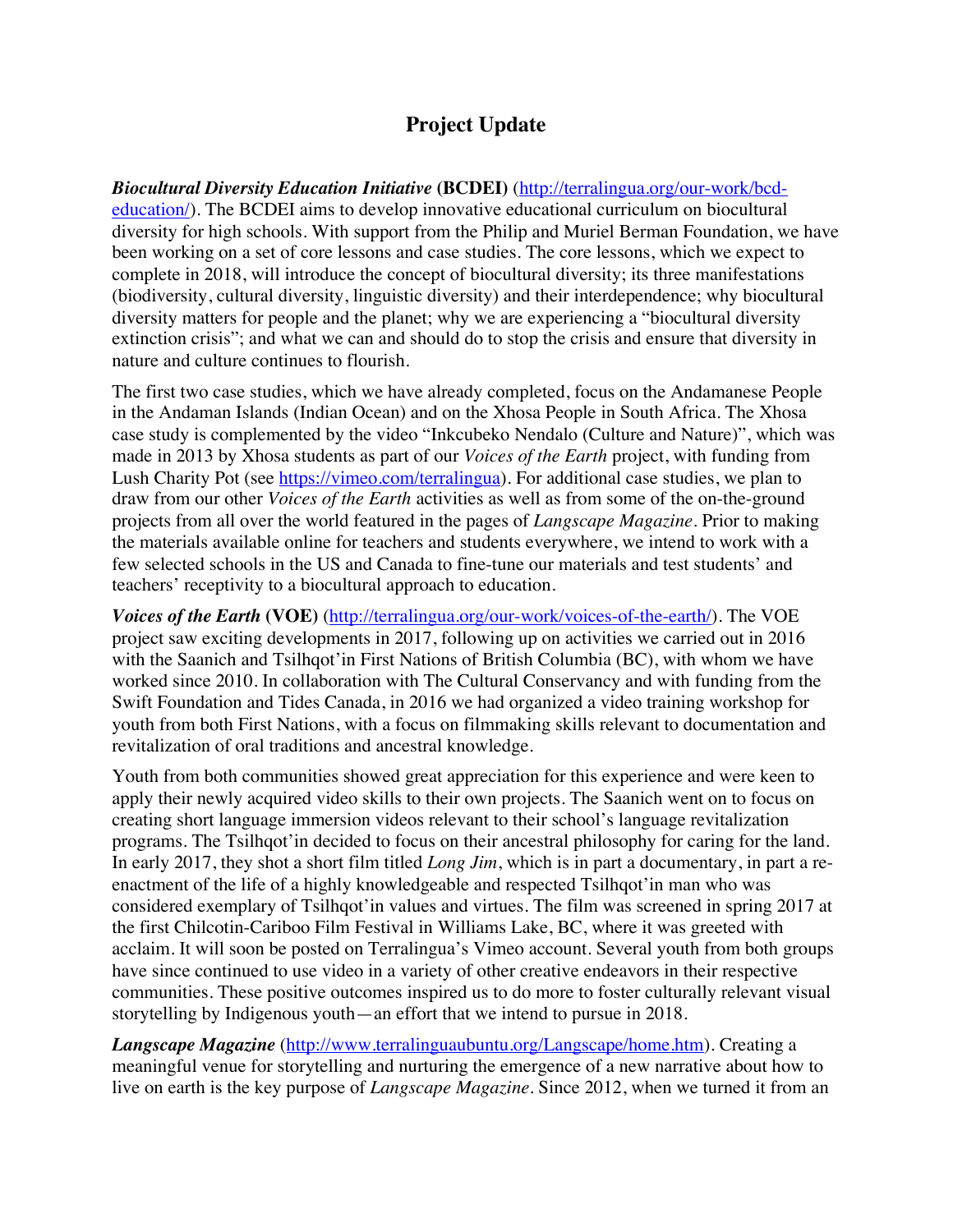organizational newsletter into a full-fledged 80-page illustrated magazine with invited contributors, *Langscape* has been our main vehicle for disseminating biocultural ideas among the general public as well as among students and researchers. As such, it supports our mission by educating minds and hearts about the importance and value of biocultural diversity. Described by readers as "*the heart of the movement*" and "*a feast for the mind and for the eyes*", *Langscape* illustrates biocultural diversity through scientific and traditional knowledge, within a thoughtful and appealing context of articles, stories, photo essays, and other visual art contributed by people from all over the world. The magazine continues to gain readers and followers, and the consistently enthusiastic reactions it garners attest to the unique value of this publication. While supporters can still obtain *Langscape* through subscription, in 2017 we began to "go public" with part of its content, in order to increase general awareness of and support for the ideas we believe in. Selected *Langscape* articles are now available for free through the online reading platform *Medium*, where they can be read at https://medium.com/langscape-magazine.

In our quest to illuminate the many facets and far-reaching implications of biocultural diversity, we devoted the two *Langscape* issues of 2017 to cutting-edge themes. Vol. 6.1 (Summer 2017, http://www.terralinguaubuntu.org/Langscape/Volume\_6/Langscape-6-1-overview), titled "Through a Different Lens: The Art and Science of Biocultural Diversity", bridged the gap between science and the arts by exploring the power of visual and verbal art to convey the idea and practice of biocultural diversity beyond what science can achieve: not just intellectually but also intuitively, in a way that appeals to our emotional intelligence. The contributors to this issue—whether scientists or artists, sometimes both—all looked at biocultural diversity "through a different lens", bringing in a wealth of creativity and beauty that resulted in a thoughtprovoking and visually stunning collection.

For Vol. 6.2 (Winter 2017, http://www.terralinguaubuntu.org/Langscape/Volume\_6/Langscape-6-2-overview) we chose another provocative theme: "Resilience and Resistance: Why the World Needs Biocultural Diversity". In this case contributors explored, through words and images, why biocultural diversity matters for the future of our species and that of all species on this planet we call home, and what we need to do ensure that the diversity of life in all its forms continues to flourish. Several common threads emerged: the value of language and oral traditions, the importance of traditional knowledge and sense of place, and the need to (re)connect to biocultural heritage, other people, and the land to heal ourselves, each other, and the earth.

Some of the most meaningful and moving contributions to these two (as well as previous) issues of the magazine have been penned by Indigenous writers, several of them young. That has given shape to our plans to increase outreach to Indigenous youth, by inviting them to tell their stories of connection and reconnection to their cultural identities and their communities' ancestral knowledge systems, values, and practices. We intend to do this in 2018, in conjunction with our effort to promote visual storytelling among Indigenous youth, as mentioned above. Youth will be encouraged to submit stories, poetry, photo essays, videos, and artwork for upcoming issues of *Langscape*, some of which may be specifically devoted to themes relevant to intergenerational transmission. By valuing and highlighting youth creativity, we hope to offer a positive contribution to the emerging cultural affirmation movement that is already transforming the lives of many Indigenous youth.

Working at many levels, as we always have, we are also aware that *Langscape Magazine*, along with other Terralingua publications (such as our *Biocultural Diversity Sourcebook* http://terralingua.org/our-work/bcd-conservation/the-book-2/ and *Biocultural Diversity Toolkit*